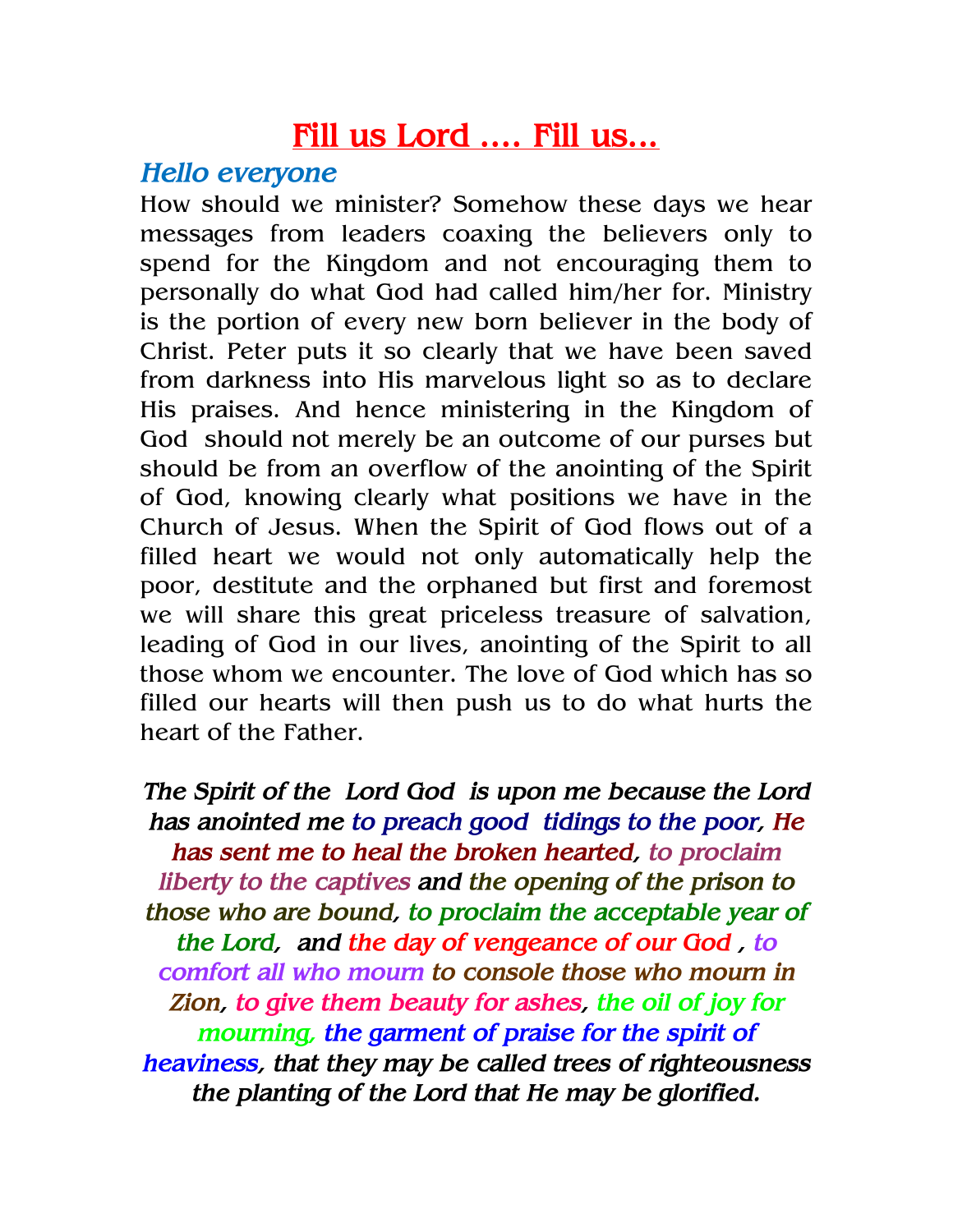## Isaiah 61,1-3

Could there be a more exhaustive list? This was the scripture read by Jesus when He entered ministry and He sat saying that the scripture He read is just getting fulfilled. If Jesus has challenged us to follow His footsteps(John 13, 15) should not we just continue our Master's job. The only reason and foundation for any ministry and any good work should always be the fullness of the Spirit of God in our lives. My ministry or helping should not be based on me feeling sorry or feeling pity for a person or situation, but should come from the Love of Christ and the fullness of the Spirit of God in my life. If I am driven by anything less, like pity, sadness etc chances are that I am stranded somewhere in the middle or I am burnt out.

Our pattern for ministry should always be based on the Word of God. Paul is one of those spiritual giants who exactly knew the right key revealed to him by the Spirit of God. As greater revelations come to him, Paul keeps on dumping the world, rubbishing all the world holds good and simply says, "OH Lord, Oh Lord, knowing you, knowing you alone, there is no greater thing…" (Philippians 3,7-11)

My dear brothers and sisters, this is the secret, knowing God more intimately. That comes only through revelation, and revelation comes when we take time and seek the face of God earnestly. Read His Word and learn His ways. God is seeking for men and women who would wait on Him everyday taking time exclusively for God, seeking to be filled with the presence of the Holy Spirit. God will only lay His burden on the soul which seeks Him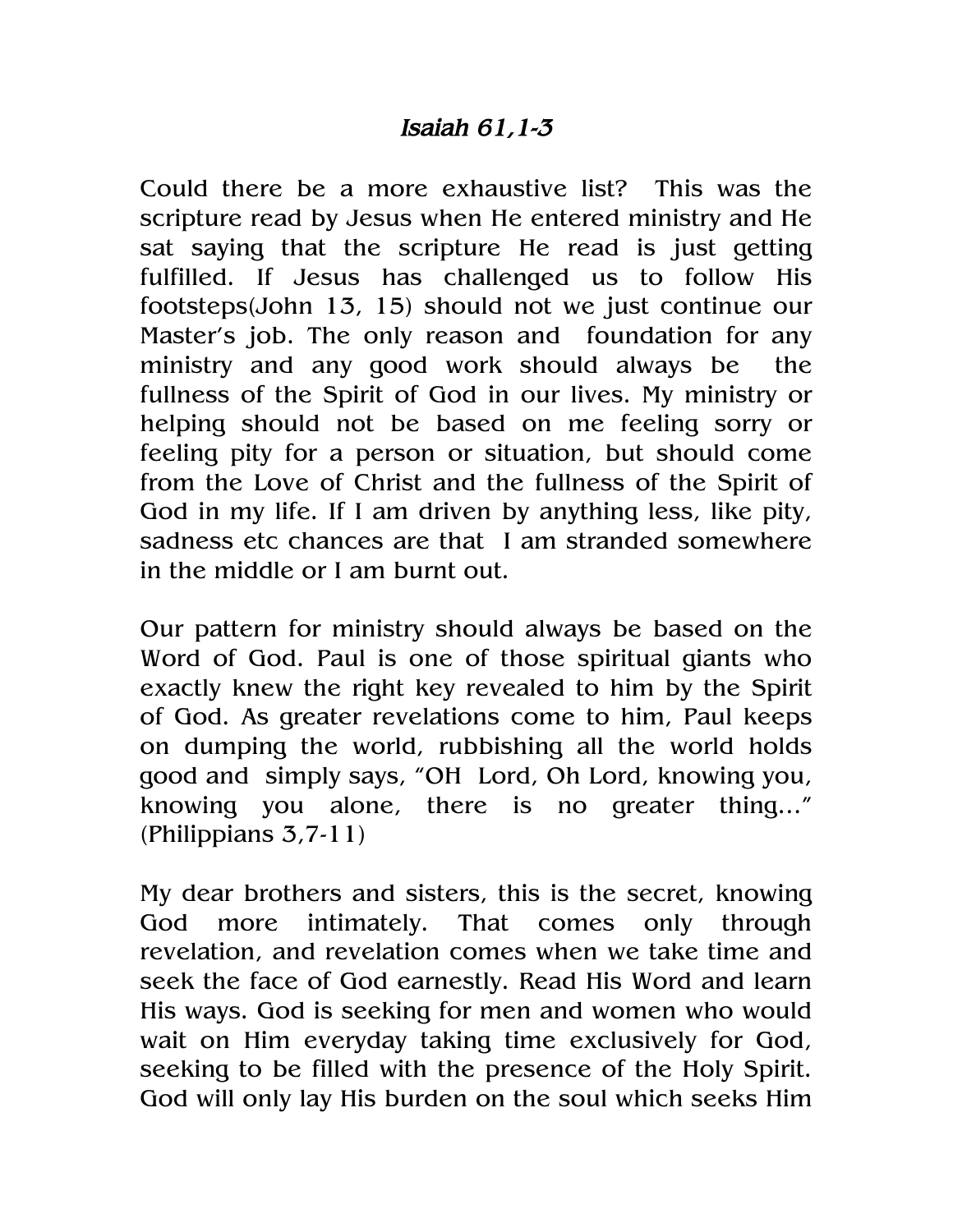diligently and earnestly. To be closeted with Him alone and seek Him, seek Him and keep on seeking Him till He be found. This is the secret.

Sadly in this fast paced world, quiet time with God is just slowly melting away(like those glaciers) with hectic schedules stealing God's time. Some time ago I listened to a conversation between two young professionals who leave home at 6.30 am and return at 10 pm. One of them said, I don't have time to have quiet time, I get to pray as I commute. It really pained my heart. Not that I am blaming the person, but somehow satan has subtly cut into the most Holy of Holies of our lives (the private quiet time with God) and even we feel it is ok, we can somehow compensate it somehow. This is another damaging destructive deception. My question is will your earthly boss take such an answer happily? ( I don't want to be at my workspot but I will be in my bed and work mentally) Then why this dalliance with God alone? Mustn't God be the topmost priority in my life? Stop and think how long are you lingering with God alone? Remember the time you spent with God when caught up in the early fire of God's love. It is for you to decide my dear friend. Do not toy with God according to your own schedule. When you take Him earnestly you would not believe the wonders God would do through you.

Wait on Him let Him fill you and then you will flap your wings powerfully and rise up among the nations of the world in the INVINCIBLE NAME OF JESUS CHRIST. You will preach good news, bind the broken hearted , heal this sick world, bring laughter into mourning nations, beauty for ashes, speak about the day marked for